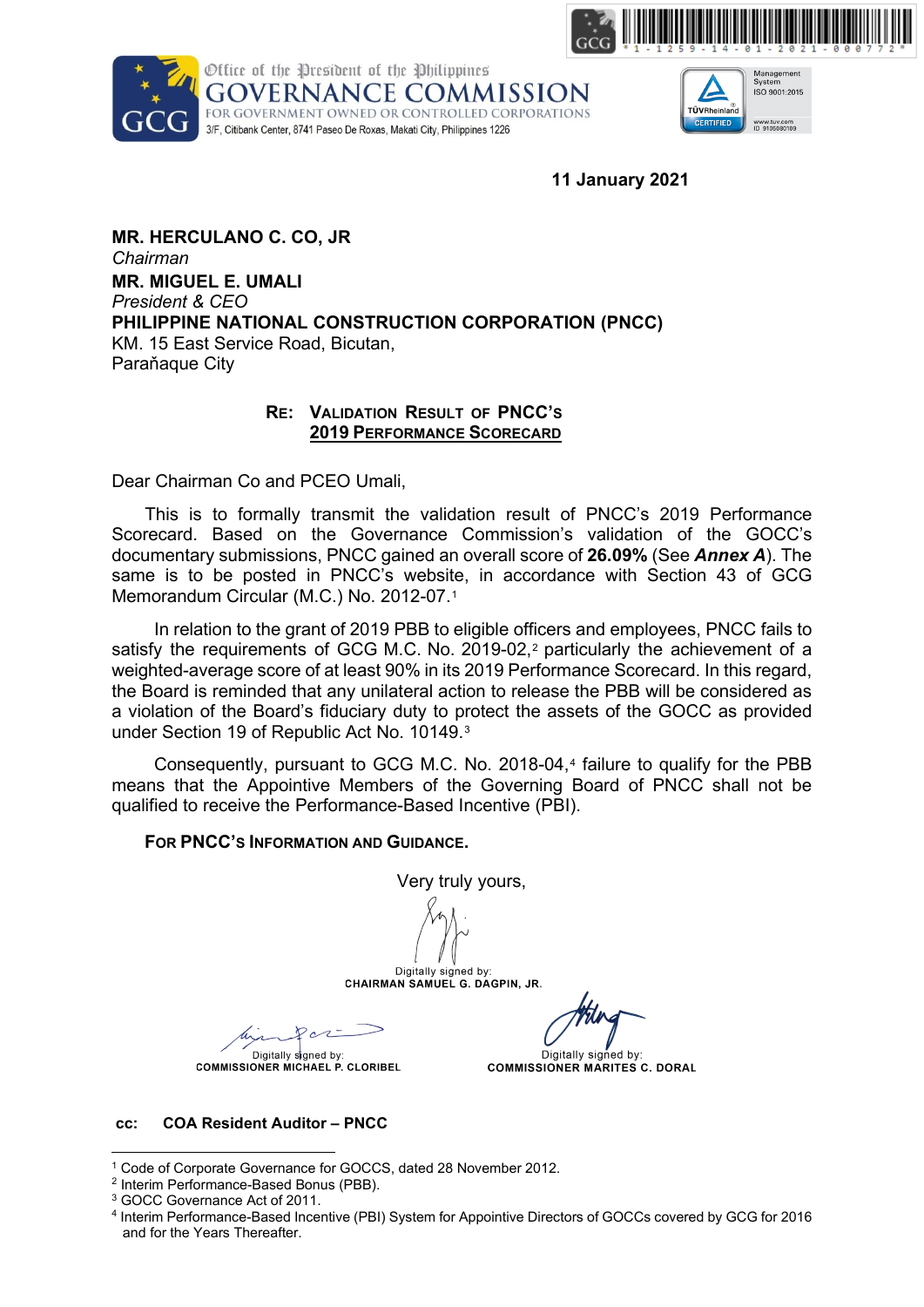# *Annex A*

# **PHILIPPINE NATIONAL CONSTRUCTION CORPORATION (PNCC) Validated 2019 Performance Scorecard**

|                                   |                 |                                                 | <b>Component</b>         |                               |        |                                                                      | <b>PNCC Submission</b>                                                                       |                          | <b>GCG Validation</b>                                                                                         |                          | <b>Supporting</b>                                                                                                                                                         |                                                                                                                                                                                                                                                                                                                                                                                                                                                      |
|-----------------------------------|-----------------|-------------------------------------------------|--------------------------|-------------------------------|--------|----------------------------------------------------------------------|----------------------------------------------------------------------------------------------|--------------------------|---------------------------------------------------------------------------------------------------------------|--------------------------|---------------------------------------------------------------------------------------------------------------------------------------------------------------------------|------------------------------------------------------------------------------------------------------------------------------------------------------------------------------------------------------------------------------------------------------------------------------------------------------------------------------------------------------------------------------------------------------------------------------------------------------|
|                                   |                 | <b>Objective/Measure</b>                        | Formula                  | Rating<br>Scale <sup>a/</sup> | Weight | <b>Target</b>                                                        | <b>Actual</b>                                                                                | Rating                   | <b>Score</b>                                                                                                  | Rating                   | <b>Documents</b>                                                                                                                                                          | <b>Remarks</b>                                                                                                                                                                                                                                                                                                                                                                                                                                       |
|                                   | <b>SO 1</b>     | <b>Maximize Stakeholder Value</b>               |                          |                               |        |                                                                      |                                                                                              |                          |                                                                                                               |                          |                                                                                                                                                                           |                                                                                                                                                                                                                                                                                                                                                                                                                                                      |
|                                   |                 | Construction and Development of Real Properties |                          |                               |        |                                                                      |                                                                                              |                          |                                                                                                               |                          |                                                                                                                                                                           |                                                                                                                                                                                                                                                                                                                                                                                                                                                      |
| <b>STAKEHOLDERS</b><br>CUSTOMERS/ |                 | a. Porac                                        | Actual<br>Accomplishment | All or<br>Nothing             | 4%     | Signed<br>Lease<br>Contract for<br>Porac<br>Property                 | Signed Lease<br>Contract for<br>Porac Property                                               | 4%                       | Signed Lease<br><b>Contract for Porac</b><br>Property                                                         | 4%                       | Copy of Lease<br>Contract signed<br>on 30 January<br>2019.                                                                                                                | The Lease Contract was<br>signed between PNCC and<br>Tokogawa Global Corp.<br>(TGC) as the lessee.                                                                                                                                                                                                                                                                                                                                                   |
|                                   | SM <sub>1</sub> | b. FCA                                          |                          | All or<br>Nothing             | 4%     | Signed<br>Lease<br>Contract for<br>the 3 Areas<br>in FCA<br>Property | Signed Lease<br>Contract with<br>Tokogawa<br>Global Corp.<br>(TGC) on<br>January 30,<br>2019 | 2%                       | Signed Lease<br>Contract for only<br>one (1) Area in<br><b>FCA Property</b>                                   | $\qquad \qquad -$        | - Letter Request<br>for Consideration<br>of Target dated<br>30 Jan 2020<br>- Justifications for<br>non-attainment of<br>Lease Contracts<br>for FCA 2 and 3<br>Properties. | Out of the 3 areas, only the<br>FCA 1 property was leased<br>out by PNCC, the contract of<br>which was awarded to PCPI<br>on 08 Oct 2019. The two<br>remaining areas were not<br>leased out mainly due to<br>former lessees' refusal to<br>vacate the premises which<br>led to the subject property to<br>currently undergo litigation.<br><b>Measure Excluded.</b>                                                                                  |
|                                   |                 | c. Bicutan                                      |                          | All or<br>Nothing             | 4%     | Disposition<br>of Bicutan<br>Property                                | Awaiting<br>instruction from<br>the Board                                                    | $\overline{\phantom{m}}$ | <b>Bicutan Property</b><br>is to be<br>encompassed by<br>the Metro Manila<br>Subway Project<br>(MMSP) Phase 1 | $\overline{\phantom{0}}$ | Correspondence<br>Letter from the<br>Department of<br>Transportation<br>(DOTr)                                                                                            | On July 2019, the DOTr<br><b>PNCC</b><br>informed<br>to<br>coordinate with the project<br>consultants on permits and<br>approval of the survey works<br>for the Metro Manila Subway<br>Project (MMSP) Phase 1,<br>which encompasses the<br>Bicutan Property. As such,<br>the disposition of said<br>property is no<br>longer<br>applicable on account of the<br>priorities of the Build, Build,<br><b>Build Project.</b><br><b>Measure Excluded.</b> |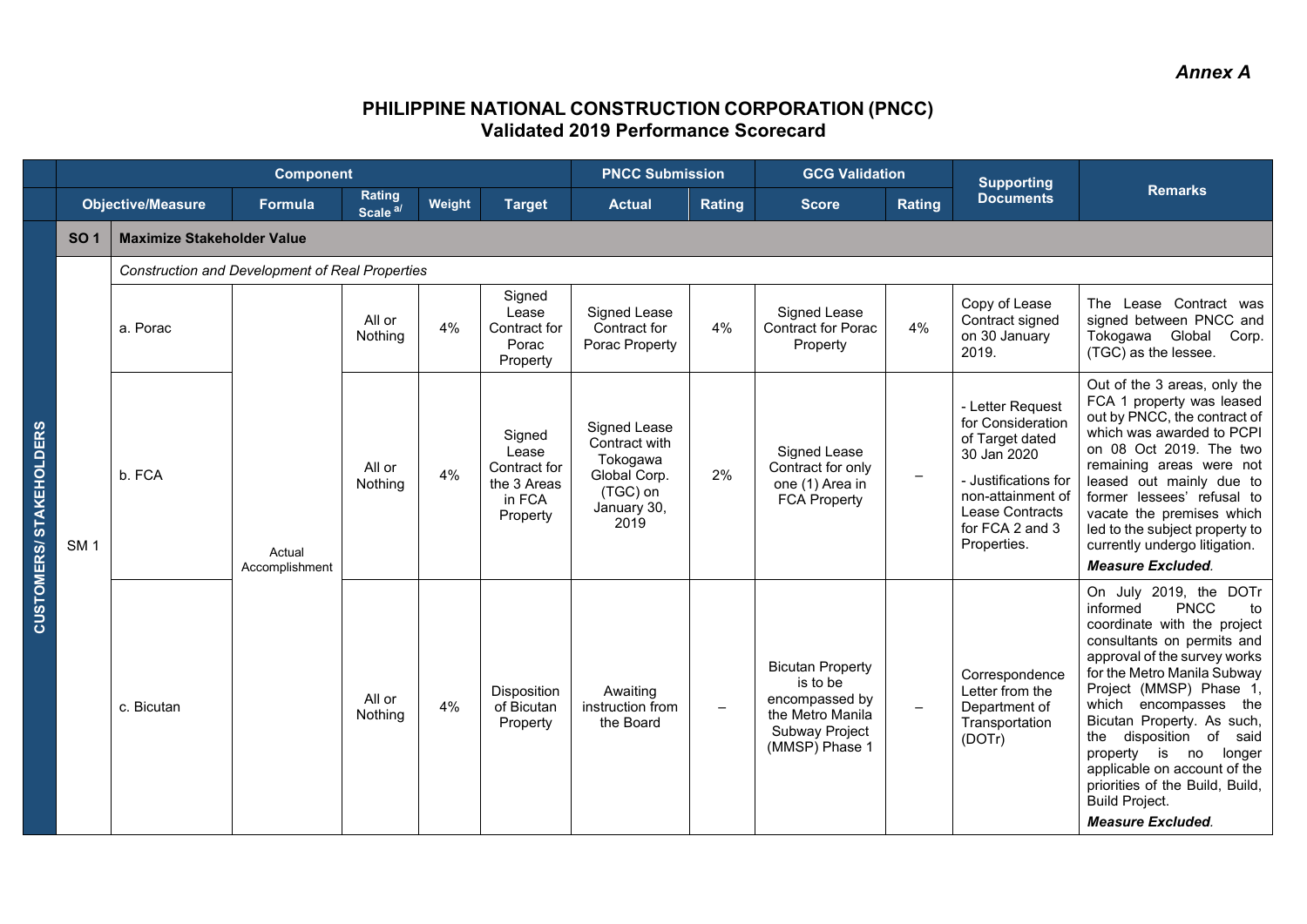<span id="page-2-0"></span>

|                 |                 |                                                                        | <b>Component</b>         |                                                      |        |                                                        | <b>PNCC Submission</b>  |                          | <b>GCG Validation</b>                                  |        | <b>Supporting</b>                                                                                         |                                                                                                                                                                                                                                                                                                                                                      |  |  |
|-----------------|-----------------|------------------------------------------------------------------------|--------------------------|------------------------------------------------------|--------|--------------------------------------------------------|-------------------------|--------------------------|--------------------------------------------------------|--------|-----------------------------------------------------------------------------------------------------------|------------------------------------------------------------------------------------------------------------------------------------------------------------------------------------------------------------------------------------------------------------------------------------------------------------------------------------------------------|--|--|
|                 |                 | <b>Objective/Measure</b>                                               | Formula                  | Rating<br>Scale <sup>a/</sup>                        | Weight | <b>Target</b>                                          | <b>Actual</b>           | Rating                   | <b>Score</b>                                           | Rating | <b>Documents</b>                                                                                          | <b>Remarks</b>                                                                                                                                                                                                                                                                                                                                       |  |  |
|                 | SM <sub>2</sub> | Percentage of<br>Satisfied<br><b>Customers</b>                         | Actual<br>Accomplishment | Actual /<br>Target<br>$0\% = If$<br>less than<br>80% | 8%     | $90\%$ <sup>*</sup>                                    | No survey<br>conducted  | $\overline{\phantom{m}}$ | No survey<br>conducted                                 | 0%     | - Timeline of<br>Activities<br>- Memorandum<br>from the Deputy<br>Quality<br>Management<br>Representative | The Terms of Reference<br>(TOR) for the procurement<br>third-party survey<br>of a<br>provider was only approved<br>in November 2019 and there<br>was not enough time for the<br>actual conduct of the survey<br>in 2019.                                                                                                                             |  |  |
|                 |                 |                                                                        | Sub-total                |                                                      | 20%    |                                                        |                         | 6%                       |                                                        | 4%     |                                                                                                           |                                                                                                                                                                                                                                                                                                                                                      |  |  |
|                 | <b>SO 2</b>     | <b>Establish Sound Legal and Ethical Internal Investment Framework</b> |                          |                                                      |        |                                                        |                         |                          |                                                        |        |                                                                                                           |                                                                                                                                                                                                                                                                                                                                                      |  |  |
| <b>PROCESS</b>  | SM <sub>3</sub> | Expansion of<br>Presidential<br>Decree (P.D.)<br>1894                  | Actual<br>Accomplishment | All or<br>Nothing                                    | 5%     | Filing of Bill<br>for the<br>Amendment<br>of P.D. 1894 | No update               | $\overline{\phantom{m}}$ | Draft Bill not<br>taken up during<br>the 17th Congress | 0%     |                                                                                                           | A draft Bill for the expansion<br>of P.D. 1894 was submitted<br>and sponsored by Cong.<br>Romualdo during the 17th<br>Congress. However, instead<br>of expanding the franchise of<br>PNCC, the draft Bill filed<br>introduces several Franchise<br>limitations. The said Bill,<br>however, was not taken-up<br>during the 17 <sup>th</sup> Congress. |  |  |
|                 | <b>SO 3</b>     | <b>Improve Internal Systems and Procedures</b>                         |                          |                                                      |        |                                                        |                         |                          |                                                        |        |                                                                                                           |                                                                                                                                                                                                                                                                                                                                                      |  |  |
| <b>INTERNAL</b> | SM <sub>4</sub> | <b>ISO Certification</b>                                               | Actual<br>Accomplishment | All or<br>Nothing                                    | 6%     | <b>ISO</b><br>9001:2015<br>Certification               | No ISO<br>Certification |                          | No ISO<br>Certification                                | 0%     | <b>Detailed Timeline</b><br>of ISO Activities<br>that transpired<br>from 2018-2019.                       | PNCC's<br>Internal<br>Quality<br>Audit Team has finished<br>reviewing the documentary<br>manuals of several PNCC<br>processes and conducted<br>planning<br>several<br>and<br>for<br>employees<br>trainings<br>regarding ISO. However, the<br>timeline for the actual ISO<br>certification for PNCC has<br>been extended to 2020.                     |  |  |

<sup>\*</sup> *Using the Standard Methodology and Questionnaire developed by GCG.*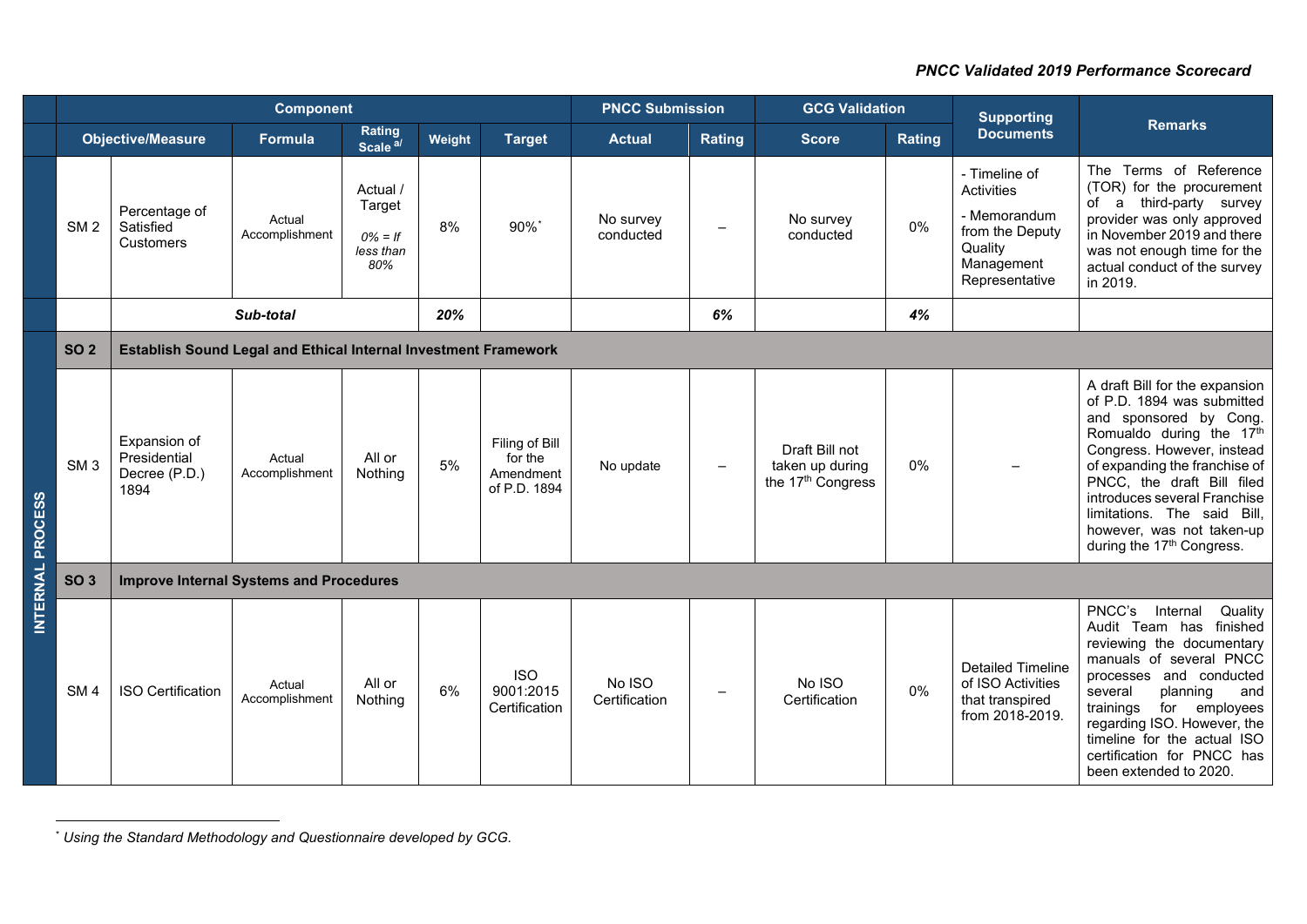|                 |                                                    |                                             | <b>PNCC Submission</b>        |        | <b>GCG Validation</b>                                                                                     |                                                                                                                                            | <b>Supporting</b>        |                                                                                                                 |        |                                                                                                   |                                                                                                                                                                                                                                                                                                                                                        |  |  |  |  |
|-----------------|----------------------------------------------------|---------------------------------------------|-------------------------------|--------|-----------------------------------------------------------------------------------------------------------|--------------------------------------------------------------------------------------------------------------------------------------------|--------------------------|-----------------------------------------------------------------------------------------------------------------|--------|---------------------------------------------------------------------------------------------------|--------------------------------------------------------------------------------------------------------------------------------------------------------------------------------------------------------------------------------------------------------------------------------------------------------------------------------------------------------|--|--|--|--|
|                 | <b>Objective/Measure</b>                           | <b>Formula</b>                              | Rating<br>Scale <sup>a/</sup> | Weight | <b>Target</b>                                                                                             | <b>Actual</b>                                                                                                                              | <b>Rating</b>            | <b>Score</b>                                                                                                    | Rating | <b>Documents</b>                                                                                  | <b>Remarks</b>                                                                                                                                                                                                                                                                                                                                         |  |  |  |  |
| <b>SO 4</b>     | <b>Enhance Mobility of People and Commerce</b>     |                                             |                               |        |                                                                                                           |                                                                                                                                            |                          |                                                                                                                 |        |                                                                                                   |                                                                                                                                                                                                                                                                                                                                                        |  |  |  |  |
|                 |                                                    | Construction and Development of Expressways |                               |        |                                                                                                           |                                                                                                                                            |                          |                                                                                                                 |        |                                                                                                   |                                                                                                                                                                                                                                                                                                                                                        |  |  |  |  |
|                 | a. Pasig River<br>Expressway<br>Project (PAREX)    | Actual<br>Accomplishment                    | All or<br>Nothing             | 5%     | Memorandum<br>of<br>Agreement<br>(MOA) on<br>PAREX<br>Submitted<br>to the NEDA<br>and GCG<br>for Approval | Signed<br><b>Business Joint</b><br>Venture<br>Agreement                                                                                    | 5%                       | <b>Signed Business</b><br>Joint<br>Venture<br>Agreement with<br>San Miguel<br>Holdings<br>Corporation<br>(SHMC) | 5%     | Copy of the<br><b>Signed Business</b><br>Joint Venture<br>Agreement dated<br>26 November<br>2019. | On 11 Nov 2019, the O.P.<br>approved the Assignment of<br>Usufruct for the PAREX<br>project in favor of the joint<br>venture company to be<br>formed between PNCC and<br>SMHC. To this effect, a<br><b>Business</b><br>Joint<br>Venture<br>Agreement was entered into<br>by PNCC and SMHC on 26<br>Nov 2019, instead of an<br>originally intended MOA. |  |  |  |  |
| SM <sub>5</sub> | b. Lucena-<br>Matnog<br>Expressway/SL<br>EX TR5    | Actual<br>Accomplishment                    | All or<br>Nothing             | 5%     | Approval of<br>Joint<br>Investment<br>Proposal                                                            | Designated<br><b>PNCC</b><br>representatives<br>who shall<br>discuss and<br>negotiate with<br>TRB regarding<br>the STOA for<br>the Project | $\qquad \qquad -$        | Undergoing<br>Negotiations with<br><b>TRB</b>                                                                   | 0%     | Letters of<br>correspondence<br>from the Toll<br>Regulatory Board<br>(TRB)                        | The<br>Joint<br>Investment<br>Proposal for the Project was<br>not approved as of end of<br>2019 since PNCC was still in<br>with<br>negotiations<br>the<br>representatives of the TRB<br>on the matter.                                                                                                                                                 |  |  |  |  |
|                 | c. Bulacan-<br>Tuguegarao<br>Expressway<br>(BUTEX) | Actual<br>Accomplishment                    | All or<br>Nothing             | 5%     | Signed<br>Memorandum<br>of<br>Agreement<br>(MOA) on<br><b>BUTEX</b>                                       | No update yet                                                                                                                              | $\overline{\phantom{0}}$ | Not accomplished                                                                                                | 0%     |                                                                                                   | The<br>nonbinding,<br>non-<br>commitment Memorandum<br>of Understanding<br>(MOU)<br>between PNCC and China<br>First Highway Engineering<br>Co. Limited (Intl) expired in<br>2019 and no new MOA was<br>signed during the year.                                                                                                                         |  |  |  |  |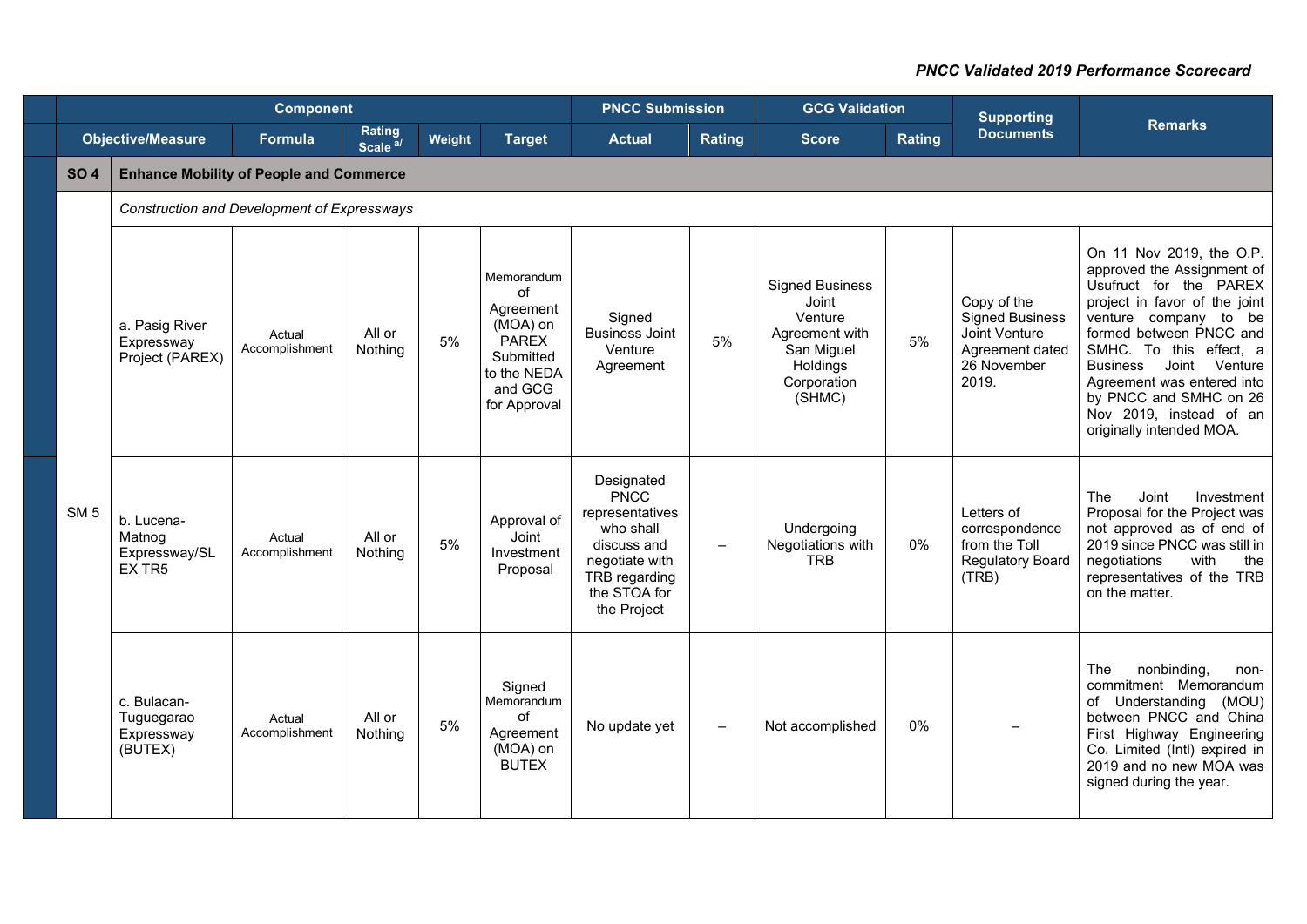|           | <b>Component</b> |                                           |                          |                               |                                            |                                                                                                                                      | <b>PNCC Submission</b>                                                                                       |                          | <b>GCG Validation</b>                                                                                                                                     |        | <b>Supporting</b>                                                                                                         |                                                                                                                                                                                                                                                                            |  |
|-----------|------------------|-------------------------------------------|--------------------------|-------------------------------|--------------------------------------------|--------------------------------------------------------------------------------------------------------------------------------------|--------------------------------------------------------------------------------------------------------------|--------------------------|-----------------------------------------------------------------------------------------------------------------------------------------------------------|--------|---------------------------------------------------------------------------------------------------------------------------|----------------------------------------------------------------------------------------------------------------------------------------------------------------------------------------------------------------------------------------------------------------------------|--|
|           |                  | <b>Objective/Measure</b>                  | <b>Formula</b>           | Rating<br>Scale <sup>a/</sup> | Weight                                     | <b>Target</b>                                                                                                                        | <b>Actual</b>                                                                                                | Rating                   | <b>Score</b>                                                                                                                                              | Rating | <b>Documents</b>                                                                                                          | <b>Remarks</b>                                                                                                                                                                                                                                                             |  |
|           |                  | <b>Increased Annual Daily Traffic</b>     |                          |                               |                                            |                                                                                                                                      |                                                                                                              |                          |                                                                                                                                                           |        |                                                                                                                           |                                                                                                                                                                                                                                                                            |  |
|           | SM <sub>6</sub>  | a. Buendia-Dilao                          | Actual<br>Accomplishment | All or<br>Nothing             | a.<br>i. 1%<br>ii. 1%<br>iii. 1%<br>iv. 1% | a.<br>Completion<br>of<br>Segmental<br>Works:<br>i. San Juan<br>River<br>ii. Section 3<br>iii. Section 4<br>iv.<br><b>Balintawak</b> | No update yet,<br>awaiting the<br>updated Gantt<br>Chart from JV<br>partner                                  | $\overline{\phantom{m}}$ | a. Completion<br>Rates:<br>i. San Juan River<br>$= 90.94%$<br>ii. Section $3 =$<br>89.47%<br>iii. Section $4 =$<br>75.18%<br>iv. Balintawak $=$<br>52.28% | $0\%$  | Copy of Updates<br>as of December<br>2019 prepared<br>by SMC<br>Infrastructure                                            | The<br>indicated<br>qeneral<br>the<br>accomplishment<br>for<br>progress works for the MMS<br>Stage 3 was at 80.59% as of<br>Dec 2019.                                                                                                                                      |  |
|           |                  |                                           |                          |                               | b. 5%                                      | b. Actual<br>Toll<br>Operation                                                                                                       |                                                                                                              | $\overline{\phantom{a}}$ | b. No actual toll<br>operations                                                                                                                           | 0%     | Email from Ms.<br>Delivios, Head of<br>MIS Dept.                                                                          | There were no actual toll<br>operations yet in 2019 due to<br>the delay in the completion<br>of segmental works.                                                                                                                                                           |  |
|           |                  | b. FTI-Bicutan                            | Actual<br>Accomplishment | All or<br>Nothing             | 5%                                         | 5% of<br>Segment 1<br>Completed                                                                                                      | No update yet                                                                                                | $\overline{\phantom{m}}$ | 1.74% of Section<br>1 Completed                                                                                                                           | 0%     | Copy of Updates<br>as of December<br>2019 prepared<br>by SMC<br>Infrastructure                                            | The status of Section 1 has<br>around 1.74% completion<br>rate, with an equivalent<br>delay of 2 years. Currently,<br>there are on-going ROW<br>utilities<br>acquisition<br>and<br>relocation activities.                                                                  |  |
|           |                  |                                           | Sub-total                |                               | 40%                                        |                                                                                                                                      |                                                                                                              | 5%                       |                                                                                                                                                           | 5%     |                                                                                                                           |                                                                                                                                                                                                                                                                            |  |
|           | <b>SO 5</b>      | <b>Reinforce Collection Systems</b>       |                          |                               |                                            |                                                                                                                                      |                                                                                                              |                          |                                                                                                                                                           |        |                                                                                                                           |                                                                                                                                                                                                                                                                            |  |
| FINANCIAL | SM <sub>7</sub>  | Percentage of<br>Receivables<br>Collected | Actual<br>Accomplishment | Actual /<br>Target            | 5%                                         | Collection<br>of at Least<br>10% of<br>Judgment/<br>Monetary<br>Award                                                                | <b>Collected Php</b><br>100,058,945.34<br>from Manila<br>International<br><b>Airport Authority</b><br>(MIAA) | 5%                       | Collection of<br>49.88% of the<br>Judgment/<br>Monetary Award<br>from MIAA                                                                                | 5%     | - Official Receipt<br>for the Payment<br>from MIAA in the<br>amount of<br>₽100,058,945.34<br>- PNCC's 2019<br>Notes to FS | The<br>total<br>Judgment/<br>Monetary Award expected<br>by PNCC from Philippine<br>Merchant Marine Academy<br>the MIAA<br>(PMMA)<br>and<br>amounted to a total of<br>P200.608 Million. PNCC's<br>collection from MIAA in 2019<br>represents 49.88% of the<br>total amount. |  |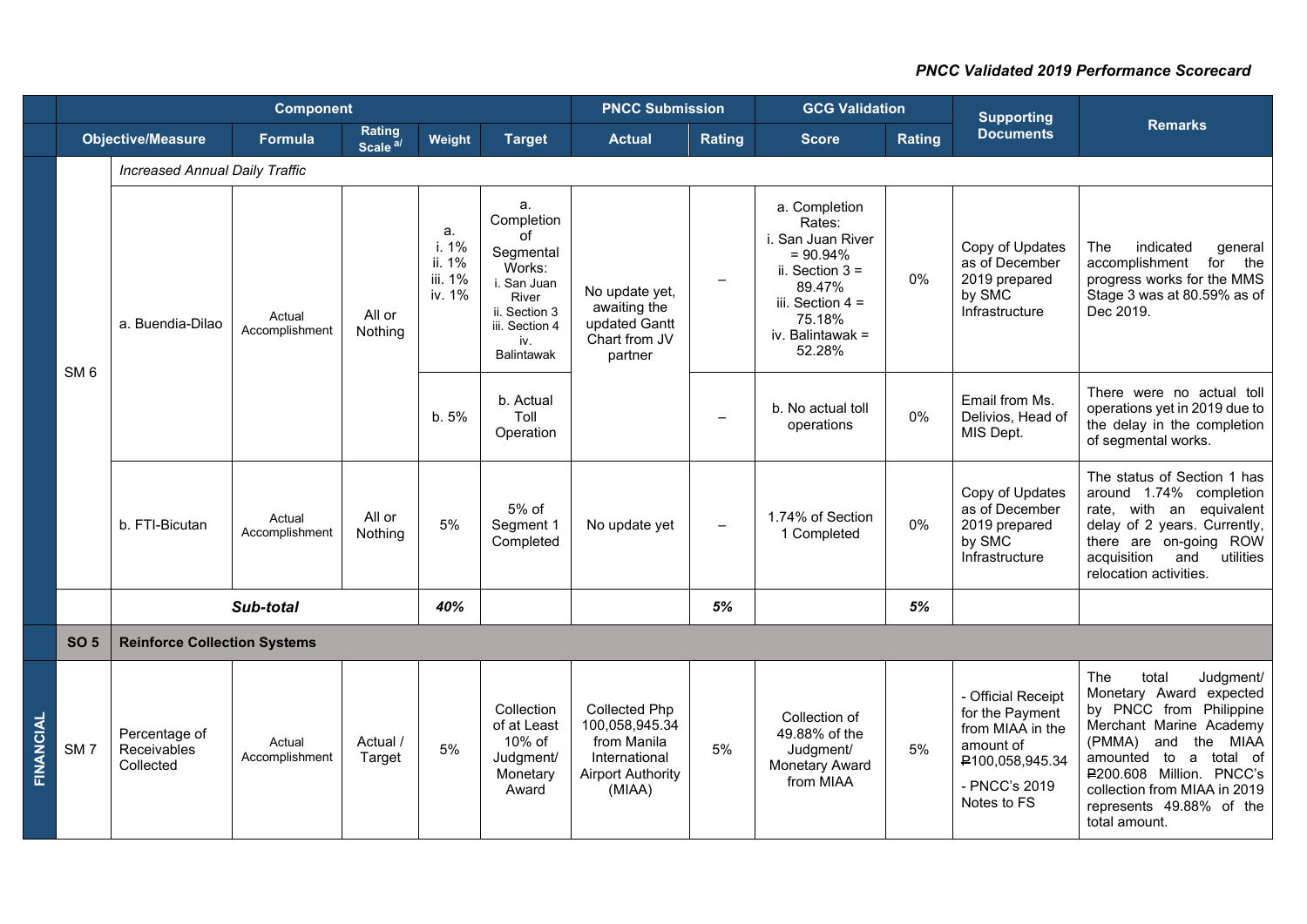|                 | <b>Component</b><br><b>PNCC Submission</b><br><b>GCG Validation</b><br><b>Supporting</b> |                                                                                                                                                                          |                               |        |                                                           |                                 |                          |                                 |        |                                                                     |                                                                                                                        |                                                                                                                                                                 |
|-----------------|------------------------------------------------------------------------------------------|--------------------------------------------------------------------------------------------------------------------------------------------------------------------------|-------------------------------|--------|-----------------------------------------------------------|---------------------------------|--------------------------|---------------------------------|--------|---------------------------------------------------------------------|------------------------------------------------------------------------------------------------------------------------|-----------------------------------------------------------------------------------------------------------------------------------------------------------------|
|                 | <b>Objective/Measure</b>                                                                 | Formula                                                                                                                                                                  | Rating<br>Scale <sup>a/</sup> | Weight | <b>Target</b>                                             | <b>Actual</b>                   | Rating                   | <b>Score</b>                    | Rating | <b>Documents</b>                                                    |                                                                                                                        | <b>Remarks</b>                                                                                                                                                  |
| <b>SO 6</b>     | <b>Improve Equity and Debt Management Service Strategies</b>                             |                                                                                                                                                                          |                               |        |                                                           |                                 |                          |                                 |        |                                                                     |                                                                                                                        |                                                                                                                                                                 |
| SM <sub>8</sub> | <b>Revenues</b>                                                                          | Service Income<br>+ Share in JVAs<br>+ Dividend<br>$Income +$<br>Interest Income                                                                                         | Actual /<br>Target            | 10%    | 8%<br>Increase<br>from 2018<br>Revenues                   | Data not<br>available yet       | $\overline{\phantom{0}}$ | 13.35% increase<br>from 2018    | 10%    | COA-audited<br>2019 Financial<br>Statements (FS)<br>and Notes to FS | Revenue<br>2018<br>2019<br>$%$ Inc.                                                                                    | <b>Amount</b><br>219,198,632<br>248,451,859<br>13.35%                                                                                                           |
| SM <sub>9</sub> | Lease Income                                                                             | <b>Actual Amount</b>                                                                                                                                                     | Actual /<br>Target            | 5%     | 13%<br>Increase<br>from 2018<br>Lease<br>Income           | Data not<br>available yet       | $\qquad \qquad -$        | 60.03% decrease<br>from 2018    | 0%     | COA-audited<br>2019 FS and<br>Notes to FS                           | Lease<br>Income<br>2018<br>2019<br>% Dec.                                                                              | <b>Amount</b><br>72,797,545<br>29,097,086<br>(60.03%)                                                                                                           |
| <b>SM 10</b>    | Earnings before<br>Interest, Tax,<br>Depreciation,<br>and<br>Amortization<br>(EBITDA)    | Net Income<br>(before Other<br>Comprehensive<br>Income/Loss.<br>Gains and Other<br>Non-Operating<br>$Income$ ) +<br>Depreciation +<br>Income Taxes +<br>Interest Expense | Actual /<br>Target            | 10%    | Positive<br><b>EBITDA</b>                                 | Data not<br>available yet       | $\overline{\phantom{0}}$ | (P117, 504, 927)                | 0%     | COA-audited<br>2019 FS and<br>Notes to FS                           | Items $(P)$<br>Net Income<br>Less: Gains<br>Other Non-<br>Operating<br>Income<br>Add: Dep'n.<br>Taxes<br><b>EBITDA</b> | Amount<br>13,252,655,813<br>(19, 107, 253, 869)<br>(1,578,929)<br>6,654,858<br>5,732,017,200<br>(117, 504, 927)                                                 |
| <b>SM 11</b>    | Conversion of<br>Debt-to-Equity                                                          | Actual<br>Accomplishment                                                                                                                                                 | All or<br>Nothing             | 3%     | Negotiation<br>of Terms of<br>Debt<br>Payment<br>with PMO | Still subject to<br>negotiation | $\qquad \qquad -$        | Still subject to<br>negotiation | 0%     |                                                                     | meetings held<br>end of 2019.                                                                                          | Although there were initial<br>between<br>PNCC and the Privatization<br>Management Office (PMO),<br>the terms of Debt Payment<br>were still not finalized as of |
|                 |                                                                                          | Sub-total                                                                                                                                                                |                               | 33%    |                                                           |                                 | 5%                       |                                 | 15%    |                                                                     |                                                                                                                        |                                                                                                                                                                 |